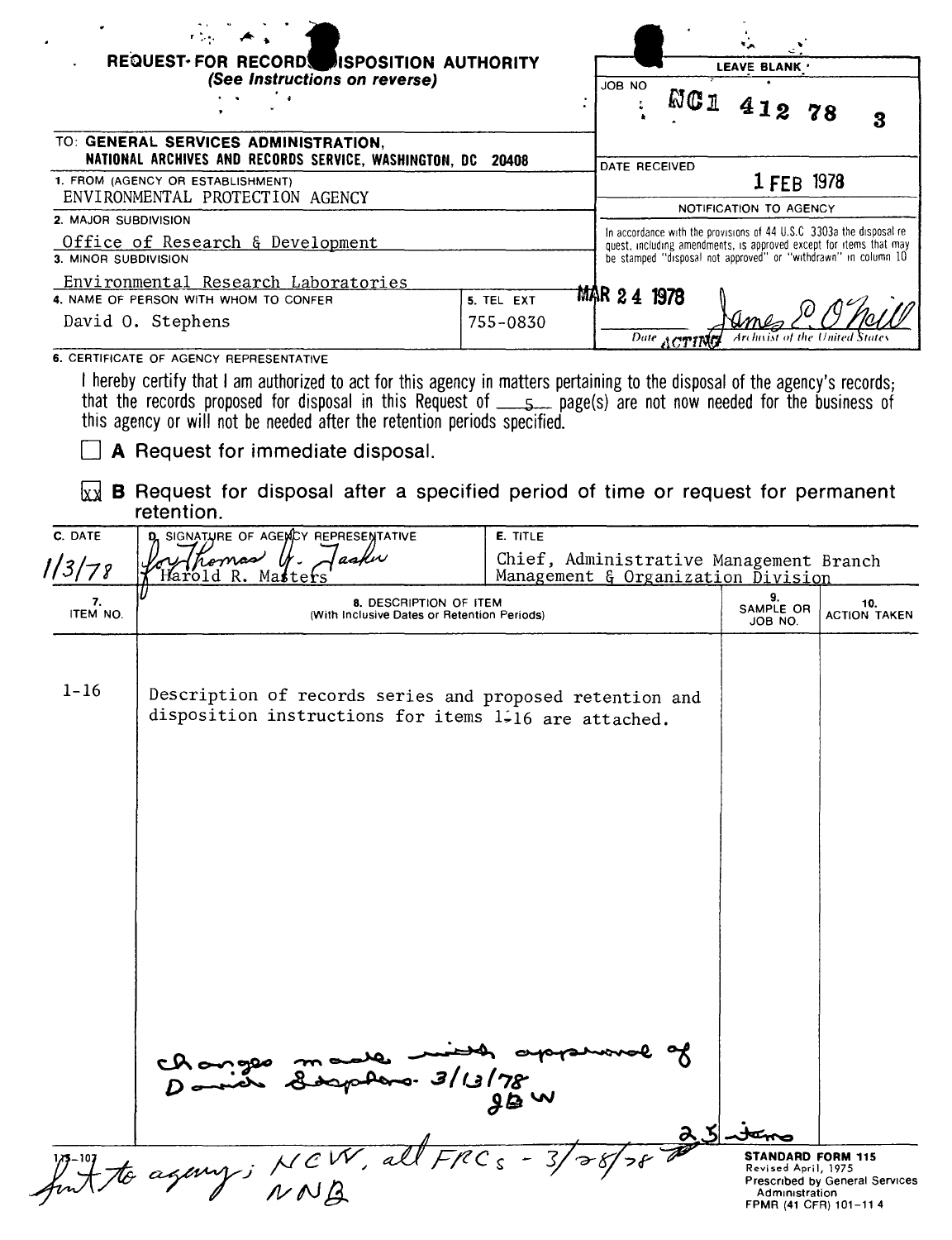|             | U.S. ENVIRONMENTAL PROTECTION AGENCY-RECORDS CONTROL SCHEDULES                                                                                                                                                                                                                                                                                                                                                                                                                                                                                                                                                                                                                                                                                                                             |                                                                                                                                                                                                                                         | SCHED.NO.    |                           |
|-------------|--------------------------------------------------------------------------------------------------------------------------------------------------------------------------------------------------------------------------------------------------------------------------------------------------------------------------------------------------------------------------------------------------------------------------------------------------------------------------------------------------------------------------------------------------------------------------------------------------------------------------------------------------------------------------------------------------------------------------------------------------------------------------------------------|-----------------------------------------------------------------------------------------------------------------------------------------------------------------------------------------------------------------------------------------|--------------|---------------------------|
|             | TITLE OF SCHEDULE                                                                                                                                                                                                                                                                                                                                                                                                                                                                                                                                                                                                                                                                                                                                                                          | COVERAGE OF SCHEDULE                                                                                                                                                                                                                    | $\mathbf{1}$ |                           |
|             | RESEARCH AND DEVELOPMENT LABORATORY RECORDS                                                                                                                                                                                                                                                                                                                                                                                                                                                                                                                                                                                                                                                                                                                                                | ENVIRONMENTAL RESEARCH LABORATORIES                                                                                                                                                                                                     |              |                           |
| <b>ITEM</b> | NAME AND DESCRIPTION OF RECORD/FILE                                                                                                                                                                                                                                                                                                                                                                                                                                                                                                                                                                                                                                                                                                                                                        | RETENTION PERIOD AND DISPOSITION                                                                                                                                                                                                        |              |                           |
| 1.          | Program Development Files. Includes records related to programs and<br>policy development activities of the Environmental Research Laboratories.<br>Records consist of correspondence related to the establishment of research<br>and funding priorities and other documentation related to the general<br>planning and management of the program.                                                                                                                                                                                                                                                                                                                                                                                                                                         |                                                                                                                                                                                                                                         |              |                           |
|             | Laboratory Director's Files.<br>$a$ .                                                                                                                                                                                                                                                                                                                                                                                                                                                                                                                                                                                                                                                                                                                                                      | Rentention: Pormanent. 20 Y                                                                                                                                                                                                             |              |                           |
|             |                                                                                                                                                                                                                                                                                                                                                                                                                                                                                                                                                                                                                                                                                                                                                                                            | Disposition: Break file at end of each fiscal year. Keep in<br>office for 5 years, then transfer to the Federal Records Center<br>(FRC). Keep in FRC for 15 years, then offer to the National<br>Archives when 20 years ald. Olessbury. |              |                           |
|             | Files Maintained by Other Offices.<br>h.                                                                                                                                                                                                                                                                                                                                                                                                                                                                                                                                                                                                                                                                                                                                                   | Retention: Retain 10 years.                                                                                                                                                                                                             |              |                           |
|             |                                                                                                                                                                                                                                                                                                                                                                                                                                                                                                                                                                                                                                                                                                                                                                                            | Disposition: Break file at the end of each fiscal year. Keep in<br>office for 5 years, then transfer to the FRC. Keep in FRC for 5<br>years, then destroy.                                                                              |              |                           |
| 2.          | Objective Statements and Accomplishment Plans Files. Includes<br>planning documents used to allocate the research priorities of the<br>laboratories to specific projects, to list objectives, and to set<br>forth work plans for accomplishing the objectives.                                                                                                                                                                                                                                                                                                                                                                                                                                                                                                                             | Retention: Retain 5 years.<br>Disposition: Break file at end of fiscal year. Keep in office<br>for 5 years, then destroy.                                                                                                               |              | RECORDS MANAGEMENT HANUAL |
| $-3.$       | Administrative and Management Files. Includes correspondence reports and<br>other related records used in the general administrative functions of<br>the Environmental Research Laboratories. Records consist of documents<br>related to facilities management, personnel management, and other<br>administrative activities. See also General Schedules in Appendix B of<br>this Manual.                                                                                                                                                                                                                                                                                                                                                                                                  | Retention: Retain 2 years.<br>Disposition: Break file at the end of each fiscal year. Keep in<br>office 2 additional fiscal years, then destroy,                                                                                        |              |                           |
| 4.          | Research Projects Case Files--Grants, Contracts, and Interagency<br>Agreements. Includes case files of all research projects conducted<br>for EPA by outside contractors, grantees, or other Federal agencies.<br>Grant files include proposals, applications, relevance reviews,<br>decision memos, offer or award and modifications, funding orders,<br>commitment notices, grant agreement, cost advisory reports, progress<br>reports, and related correspondence. Contract files include<br>procurement requests, environmental reviews, "twelve point documents,"<br>impact statements, funding increments/modifications, correspondence,<br>and other related records. Inter-agency agreement files include<br>copy of agreement, project data sheets, correspondence, and reports. |                                                                                                                                                                                                                                         |              |                           |

Q.

 $\overline{\mathbf{F}}$ 

 $\mathbf{v}$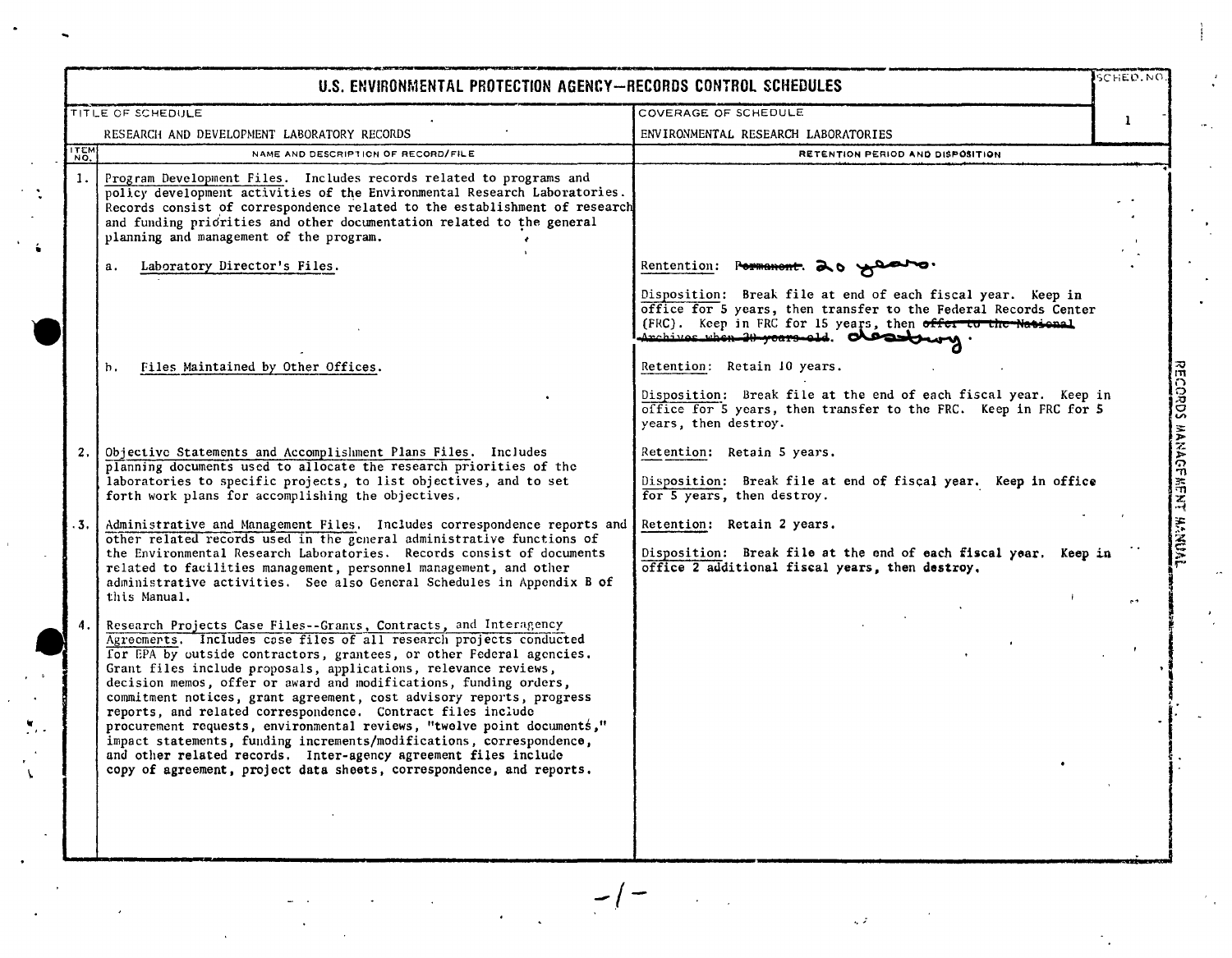|      | U.S. ENVIRONMENTAL PROTECTION AGENCY-RECORDS CONTROL SCHEDULES                                                                                                                                                                                                                                                                                                           |                                                                                                                                                                                                                                                                                                                                                                                          | SCHED.NO.                      |
|------|--------------------------------------------------------------------------------------------------------------------------------------------------------------------------------------------------------------------------------------------------------------------------------------------------------------------------------------------------------------------------|------------------------------------------------------------------------------------------------------------------------------------------------------------------------------------------------------------------------------------------------------------------------------------------------------------------------------------------------------------------------------------------|--------------------------------|
|      | <b>TITLE OF SCHEDULE</b>                                                                                                                                                                                                                                                                                                                                                 | COVERAGE OF SCHEDULE                                                                                                                                                                                                                                                                                                                                                                     | 1                              |
|      | RESEARCH AND DEVELOPMENT LABORATORY RECORDS                                                                                                                                                                                                                                                                                                                              | ENVIRONMENTAL RESEARCH LABORATORIES                                                                                                                                                                                                                                                                                                                                                      |                                |
| ITEM | NAME AND DESCRIPTION OF RECORD/FILE                                                                                                                                                                                                                                                                                                                                      | RETENTION PERIOD AND DISPOSITION                                                                                                                                                                                                                                                                                                                                                         |                                |
|      | Files Maintained by Project Officers. In addition to contents<br>а.<br>listed above, files also include site visit and trip reports,<br>telephone memos, and other records related to the day-to-day management<br>of the research projects.                                                                                                                             | Retention: Retain 5 years.<br>Disposition: Break file upon termination or closeout of the projects<br>and resolution of any audit findings. Keep in office for 1 year, then<br>transfer all required documentation to the official file maintained by<br>the grant or contracting office. Keep in office for 1 year, then<br>transfer to the FRC. Keep in FRC for 3 years, then destroy. |                                |
|      | Files Maintained by Laboratory Program Management Staff. lncludes<br>b.<br>reference copies of research project case files used by laboratory<br>program management staff to monitor the status of all extramural projects<br>and to provide administrative support for the project officers.                                                                            | Retention: Retain 4 years.<br>Disposition: Break file upon termination or closeout of the projects.<br>Keep in office 1 year, then transfer to the FRC. Keep in FRC for 3<br>years, then destroy.                                                                                                                                                                                        |                                |
|      | Rejected Proposal Files. Includes research project proposals<br>c.<br>that have not been awarded or funded.                                                                                                                                                                                                                                                              | Retention: Retain 3 years.<br>Disposition: Break file upon rejection of proposals. Keep in<br>office for 3 years, then destroy.                                                                                                                                                                                                                                                          | <b>RECORD</b><br><b>HANAGE</b> |
|      | Research Projects Case Files--Inhouse Projects. Includes case files<br>of all research projects conducted by Agency personnel rather than by<br>grant, contract, or interagency agreement. Documentation created in<br>originating, planning, conducting, and reporting findings of studies,<br>surveys, and tests on research projects concerning environmental topics. |                                                                                                                                                                                                                                                                                                                                                                                          | 斋<br>$\Xi$                     |
|      | Project Planning and Research Findings Files. Includes records<br>related to the formulation and approval of the research plan, the<br>selection of the research methodology, samples of forms, questionnaires,<br>or other data collection media, copies of interim reports showing data<br>tabulation results and interpretations, and copies of the final report.     | Retention: Permanent.<br>Disposition: Break file upon completion of project. Keep in office<br>3 years, then transfer to the FRC. Keep in FRC for 20 years, then<br>offer to the National Archives.                                                                                                                                                                                      | ivanyi                         |
|      | Project Workpapers and Administrative Correspondence. Includes all<br>b.<br>workpapers and administrative documentation created in the course of the<br>project. Records consist of completed questionnaires or other documents<br>used for data collection, drafts or copies of interim progress reports,<br>and other workpapers created in the course of the study.   | Retention: Retain 6 years.<br>Disposition: Break file upon completion of project. Keep in office<br>for 3 years, then transfer to the FRC. Keep in FRC for 3 years, then<br>destroy.                                                                                                                                                                                                     |                                |
| 6.   | Laboratory Notebooks. Notebooks kept by scientists in the course of a<br>research project containing technical data resulting from tests and<br>experiments associated with the projects. These are notebooks that are<br>not maintained as a part of the project case file.                                                                                             | Retention: Retain 5 years.<br>Disposition: Break file upon completion of project. Keep in office<br>5 years, then destroy.                                                                                                                                                                                                                                                               |                                |
|      | $-2-$                                                                                                                                                                                                                                                                                                                                                                    |                                                                                                                                                                                                                                                                                                                                                                                          |                                |

 $\sim$   $\approx$ 

 $\frac{1}{2}$ 

 $\frac{1}{2}$  ,

 $\bar{\omega}$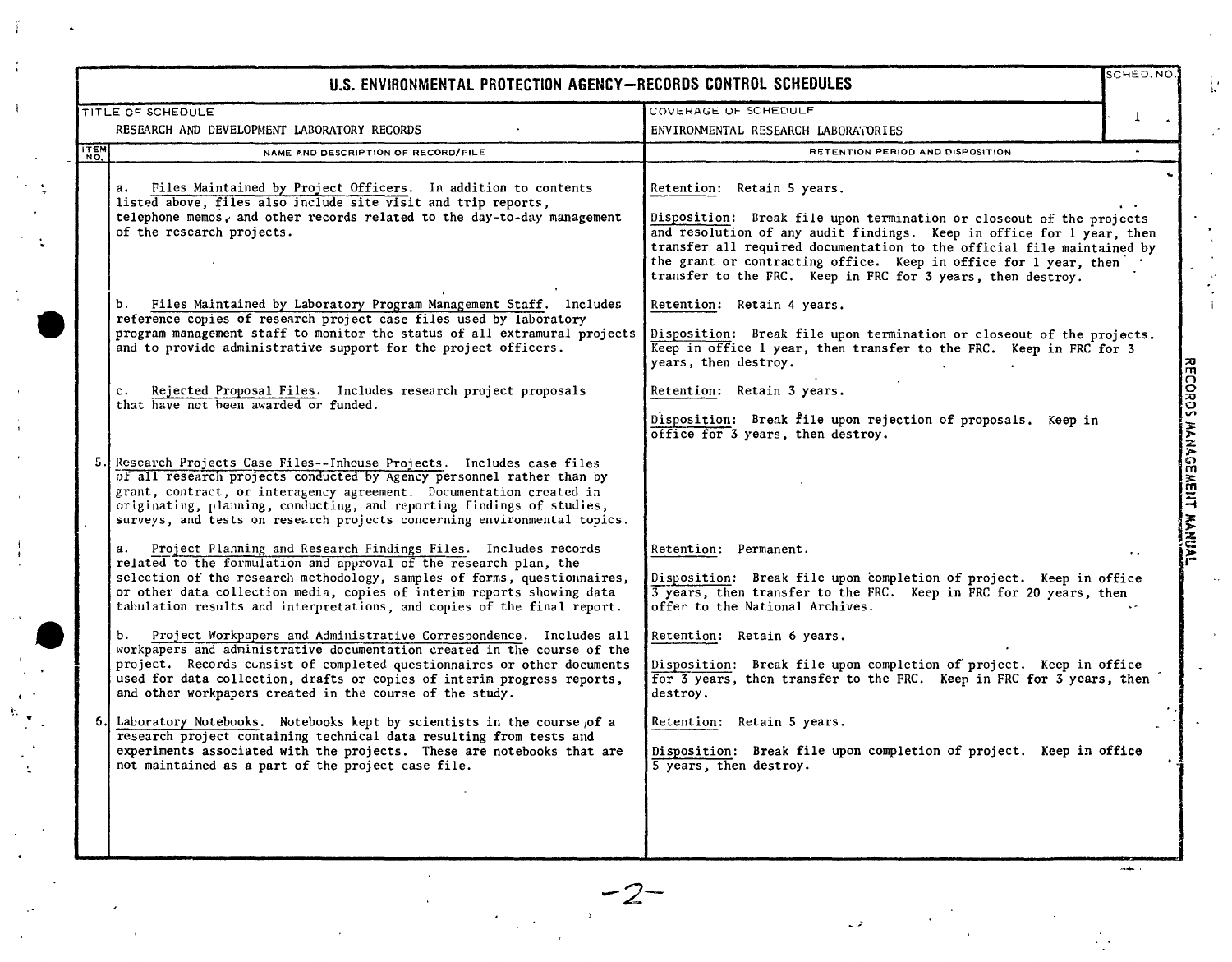|             | U.S. ENVIRONMENTAL PROTECTION AGENCY-RECORDS CONTROL SCHEDULES                                                                                                                                                                                                                                                                                                                                                                                                                                                                                                                                                                                                                                                                                                                                                                                                                                                                                        |                                                                                                                                                                                                                                                                                                                 | SCHED.NO     |
|-------------|-------------------------------------------------------------------------------------------------------------------------------------------------------------------------------------------------------------------------------------------------------------------------------------------------------------------------------------------------------------------------------------------------------------------------------------------------------------------------------------------------------------------------------------------------------------------------------------------------------------------------------------------------------------------------------------------------------------------------------------------------------------------------------------------------------------------------------------------------------------------------------------------------------------------------------------------------------|-----------------------------------------------------------------------------------------------------------------------------------------------------------------------------------------------------------------------------------------------------------------------------------------------------------------|--------------|
|             | TITLE OF SCHEDULE                                                                                                                                                                                                                                                                                                                                                                                                                                                                                                                                                                                                                                                                                                                                                                                                                                                                                                                                     | <b>COVERAGE OF SCHEDULE</b>                                                                                                                                                                                                                                                                                     |              |
|             | RESEARCH AND DEVELOPMENT LABORATORY RECORDS                                                                                                                                                                                                                                                                                                                                                                                                                                                                                                                                                                                                                                                                                                                                                                                                                                                                                                           | ENVIRONMENTAL RESEARCH LABORATORIES                                                                                                                                                                                                                                                                             | $\mathbf{1}$ |
| <b>ITEM</b> | NAME AND DESCRIPTION OF RECORD/FILE                                                                                                                                                                                                                                                                                                                                                                                                                                                                                                                                                                                                                                                                                                                                                                                                                                                                                                                   | RETENTION PERIOD AND DISPOSITION                                                                                                                                                                                                                                                                                |              |
| а.<br>b.    | 7. Source Data Files Relating to Inhouse Research Projects. Includes data<br>files, exclusive of records in the Inhouse Project Case Files or<br>information in the Laboratory Notebooks, usually consisting of punch<br>cards, magnetic tapes, or large volumes of survey questionnaires or<br>recurring reports in paper format used in the collection and processing of<br>raw data generated by experimental observations to arrive at conclusions<br>or scientific determinations during the course of a research project.<br>Data Files of Continuing Research Value. Files containing basic<br>scientific data shown in sufficient detail that, if not documented in<br>published reports in the Project Case File or Laboratory Notebooks,<br>would be needed for continued research purposes.<br>Other Data Files Files containing data determined by competent<br>scientific or technical personnel either to be duplicated or sufficiently | Retention: Permanent, $\mathbb{R}^{n} \times \mathbb{R}^{n}$<br>Disposition: Break file upon completion of research project.<br>Keep in office for 3 years, then transfer to the FRC. Keep in<br>FRC for 20 years, then offer to the National Archives.<br>المهادرة بالاستعمال وزاراتهم<br>Retention: As below. |              |
|             | summarized in technical reports or elsewhere in the Project Case File<br>or Laboratory Notebooks, or to be of such a routine, repetitive, or<br>fragmentary nature that they would not be needed for continued research<br>purposes.                                                                                                                                                                                                                                                                                                                                                                                                                                                                                                                                                                                                                                                                                                                  | Disposition: Destroy upon completion of research project or<br>sooner if no longer needed for research purposes.                                                                                                                                                                                                |              |
|             | 8. Technical Reference Files. Includes printed and published scientific<br>reference materials such as technical journals, printed technical<br>reports, and other printed or published studies done by other government<br>agencies, consulting firms, academic institutions and used as reference<br>source material in the conduct of research projects. These materials are<br>exclusive of the official technical reports generated by inhouse<br>research projects or produced by contractors or grantees through the<br>extramural process.                                                                                                                                                                                                                                                                                                                                                                                                    | Retention: As below.<br>Disposition: Keep in office until completion of research project,<br>then transfer to the laboratory library, if appropriate. Otherwise,<br>destroy when obsolete or superseded.                                                                                                        |              |
|             | 9. Research Project Logbooks or Index Records. Includes lists, indexes,<br>logbooks, or other records reflecting the status of individual research<br>projects administered by the Environmental Research Laboratories.                                                                                                                                                                                                                                                                                                                                                                                                                                                                                                                                                                                                                                                                                                                               |                                                                                                                                                                                                                                                                                                                 |              |
| а.          | Project Status Lists.                                                                                                                                                                                                                                                                                                                                                                                                                                                                                                                                                                                                                                                                                                                                                                                                                                                                                                                                 | Retention: As below.                                                                                                                                                                                                                                                                                            | иħ.          |
|             |                                                                                                                                                                                                                                                                                                                                                                                                                                                                                                                                                                                                                                                                                                                                                                                                                                                                                                                                                       | Disposition: Maintain current. Destroy when obsolete or superseded<br>by new list.                                                                                                                                                                                                                              |              |
| ь.          | Project Logbooks.                                                                                                                                                                                                                                                                                                                                                                                                                                                                                                                                                                                                                                                                                                                                                                                                                                                                                                                                     | Retention: Retain 2 years.                                                                                                                                                                                                                                                                                      | Wν           |
|             |                                                                                                                                                                                                                                                                                                                                                                                                                                                                                                                                                                                                                                                                                                                                                                                                                                                                                                                                                       | Disposition: Keep in office for 2 years, then destroy.                                                                                                                                                                                                                                                          |              |

 $\mathbf{L}$ 

 $\frac{1}{2}$  .

 $\mathbb{Q}_\ell$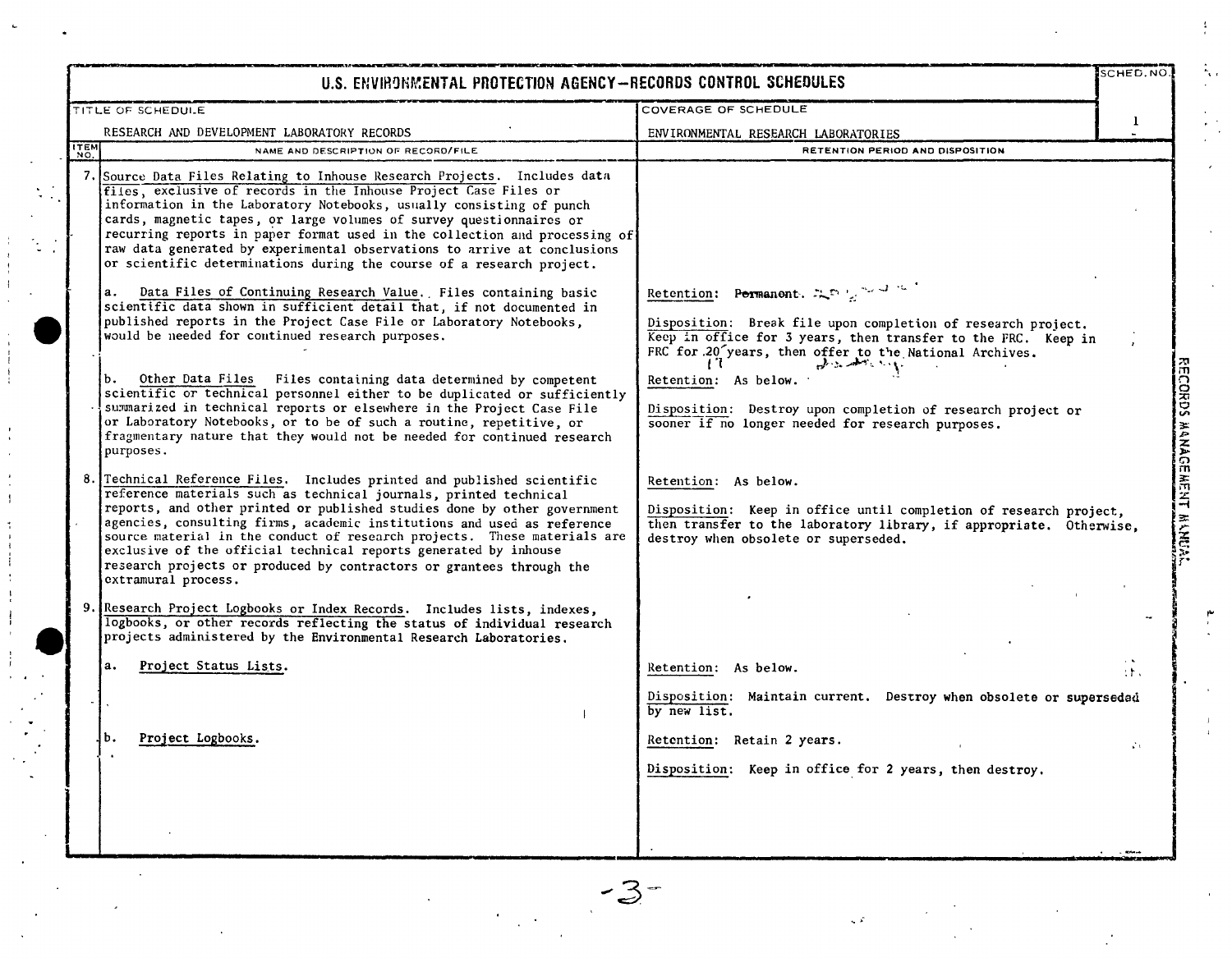|             | U.S. ENVIRONMENTAL PROTECTION AGENCY--RECORDS CONTROL SCHEDULES                                                                                                                                                                                                                                                                                                                                                                                                                             |                                                                                                                                                                                                                                  | SCHED.NO |  |
|-------------|---------------------------------------------------------------------------------------------------------------------------------------------------------------------------------------------------------------------------------------------------------------------------------------------------------------------------------------------------------------------------------------------------------------------------------------------------------------------------------------------|----------------------------------------------------------------------------------------------------------------------------------------------------------------------------------------------------------------------------------|----------|--|
|             | TITLE OF SCHEDULE                                                                                                                                                                                                                                                                                                                                                                                                                                                                           | COVERAGE OF SCHEDULE                                                                                                                                                                                                             |          |  |
|             | RESEARCH AND DEVELOPMENT LABORATORY RECORDS                                                                                                                                                                                                                                                                                                                                                                                                                                                 | ENVIRONMENTAL RESEARCH LABORATORIES                                                                                                                                                                                              | -1       |  |
| <b>ITEM</b> | NAME AND DESCRIPTION OF RECORD/FILE                                                                                                                                                                                                                                                                                                                                                                                                                                                         | RETENTION PERIOD AND DISPOSITION                                                                                                                                                                                                 |          |  |
|             | 10. Scientific Committee Files. Includes documentation related to the<br>operation of scientific or research oriented advisory and interagency<br>committees and task forces. Records consist of meeting agendas, minutes<br>of meetings, reports prepared by or for the committee, correspondence,<br>and related records.                                                                                                                                                                 | Retention: As below.<br>Disposition: Destroy when superseded or obsolete, or upon<br>termination of membership, whichever is earlier.                                                                                            |          |  |
|             | 11. Laboratory Activity Reports Files. Includes monthly or quarterly<br>activity reports from the laboratories and associated field stations<br>to their responsible Headquarters program offices. Records consist of<br>the reports and related correspondence or other supporting documentation.                                                                                                                                                                                          | Retention: Retain 5 years.<br>Disposition: Break file at end of year. Keep in office for 5<br>years, then destroy.                                                                                                               |          |  |
|             | 12. Conferences, Seminars, Associations, and Societies Files. Includes<br>records related to laboratory staff member participation in professional<br>associations, societies, and related groups,                                                                                                                                                                                                                                                                                          | Retention: Retain 2 years.<br>Disposition: Break file at end of year. Keep in office for 2<br>years, then destroy.                                                                                                               |          |  |
|             | 13. Environmental Research Topics Reference Files. Includes general subject<br>files on topics of research interest to scientific personnel in the<br>laboratories. These materials are exclusive of the research project<br>files. Topics include various pollution control strategies, monitoring<br>techniques, pollution sources, or matters of concern to researchers.<br>Records consist of copies of technical publications, reports, correspon-<br>dence, or other related records. | Retention: As below.<br>Disposition: Review files in office annually. Keep records of<br>continuing reference value and destroy obsolete materials.                                                                              |          |  |
|             | 14. Summary Research Projects Status Reports. Reports submitted by project<br>officers to laboratory management showing the status of their research<br>projects.                                                                                                                                                                                                                                                                                                                           | Retention: Retain 3 years.<br>Disposition: Break file at end of fiscal year. Keep in office<br>for 3 years, then destroy.                                                                                                        |          |  |
|             | 15. Training Films, Video Tapes, and Related Production Documentation.<br>Includes motion picture films, slides, video tapes used as teaching<br>aids, and related production documentation such as shot lists, scripts,<br>catalogs, and other related materials.                                                                                                                                                                                                                          | Retention: Retain 5 years.<br>Disposition: Break file upon termination of course or teaching unit.<br>Keep in office for 5 years or until no longer needed for administrative<br>purposes, whichever occurs first, then destroy. |          |  |
|             | 16. Training Center Files. Includes documentation concerning the planning,<br>development, and conduct of training courses sponsored by training<br>organizations affiliated with the laboratories.                                                                                                                                                                                                                                                                                         |                                                                                                                                                                                                                                  | اما عال  |  |
|             | Course Development Files. Includes course script, outline, lesson<br>plans, and course agenda. Also includes statistics on the number of<br>attendees, etc.                                                                                                                                                                                                                                                                                                                                 | Retention: Retain 2 years.<br>Disposition: Break file upon termination of a course. Keep in<br>office for 2 years, then destroy.                                                                                                 |          |  |
|             |                                                                                                                                                                                                                                                                                                                                                                                                                                                                                             |                                                                                                                                                                                                                                  |          |  |

 $\bullet$ 

 $\overline{\mathbf{3}}$ 

्र

 $-4-$ 

 $\frac{1}{2}$ 

 $\sim$   $\beta$